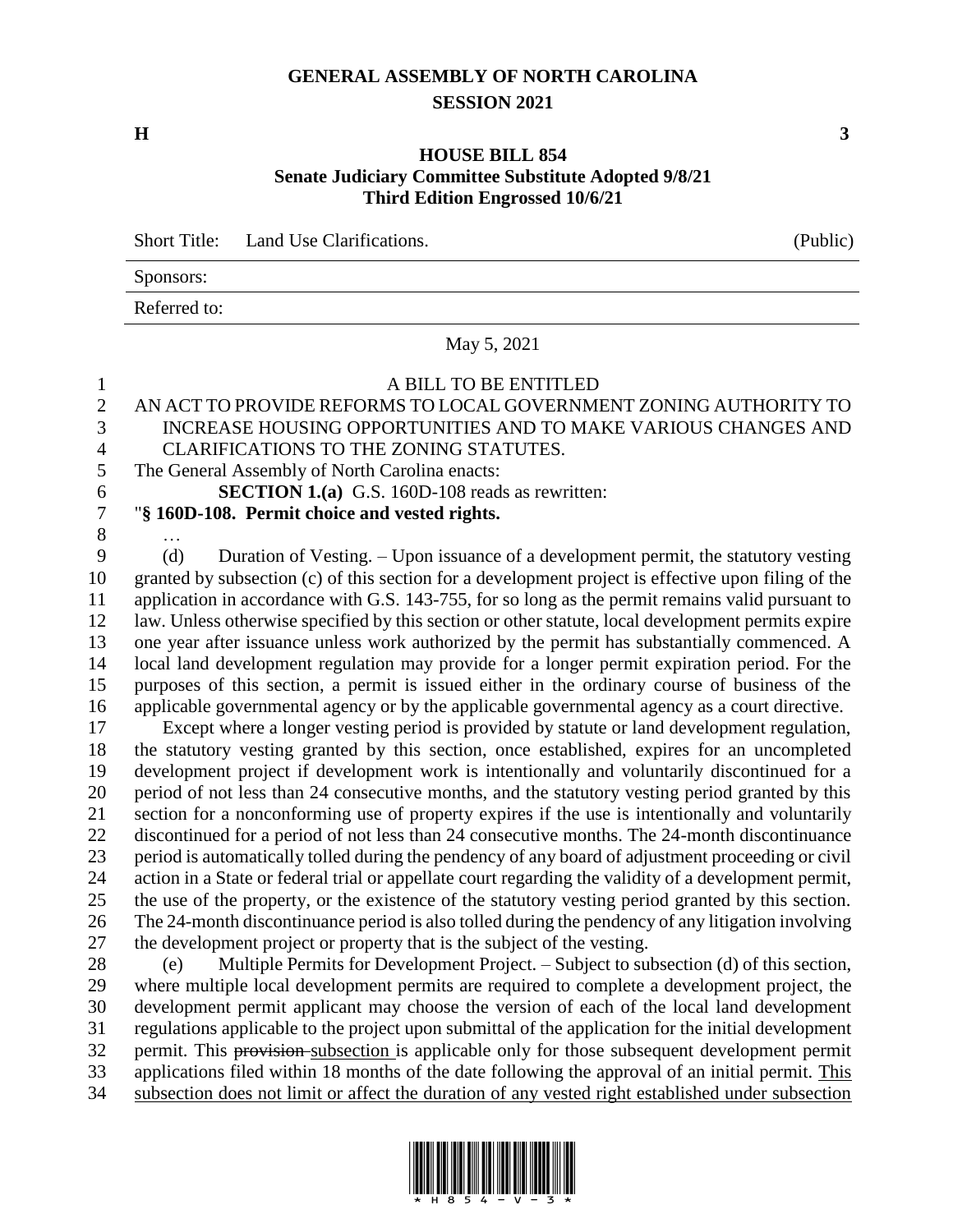| <b>General Assembly Of North Carolina</b><br><b>Session 2021</b>                                                                                                                                                                                                                                                                                           |
|------------------------------------------------------------------------------------------------------------------------------------------------------------------------------------------------------------------------------------------------------------------------------------------------------------------------------------------------------------|
| (d) of this section. For purposes of the vesting protections of this subsection, an erosion and                                                                                                                                                                                                                                                            |
| sedimentation control permit or a sign permit is not an initial development permit.                                                                                                                                                                                                                                                                        |
| $\overline{P}$ + $\overline{P}$ + $\overline{P}$ + $\overline{P}$ + $\overline{P}$ + $\overline{P}$ + $\overline{P}$ + $\overline{P}$ + $\overline{P}$ + $\overline{P}$ + $\overline{P}$ + $\overline{P}$ + $\overline{P}$ + $\overline{P}$ + $\overline{P}$ + $\overline{P}$ + $\overline{P}$ + $\overline{P}$ + $\overline{P}$ + $\overline{P}$ +<br>(j) |
| Development. $-$ As defined in G.S. 143-755(e)(1).<br>(1)<br>Development permit. $-$ As defined in G.S. 143-755(e)(2).<br>(2)                                                                                                                                                                                                                              |
| Land development regulation. - As defined in G.S. 143-755(e)(3).<br>(3)                                                                                                                                                                                                                                                                                    |
| Multi-phased development. - A development containing 25 acres or more that<br>(4)                                                                                                                                                                                                                                                                          |
| is both of the following:                                                                                                                                                                                                                                                                                                                                  |
| Submitted for development permit approval to occur in more than one<br>a.                                                                                                                                                                                                                                                                                  |
| phase.                                                                                                                                                                                                                                                                                                                                                     |
| Subject to a master development plan with committed elements<br>$\mathbf b$ .                                                                                                                                                                                                                                                                              |
| showing the type and intensity of use of each phase."                                                                                                                                                                                                                                                                                                      |
| <b>SECTION 1.(b)</b> This section is effective when it becomes law, clarifies and restates                                                                                                                                                                                                                                                                 |
| the intent of existing law, and applies to permit applications filed and appeals filed before, on,                                                                                                                                                                                                                                                         |
| and after the effective date.                                                                                                                                                                                                                                                                                                                              |
| <b>SECTION 2.(a)</b> G.S. 160D-706 reads as rewritten:<br>"§ 160D-706. Zoning conflicts with other development standards.                                                                                                                                                                                                                                  |
| When Unless otherwise prohibited by G.S. 160A-174(b) with respect to cities, when<br>(a)                                                                                                                                                                                                                                                                   |
| regulations made under authority of this Article require a greater width or size of yards or courts,                                                                                                                                                                                                                                                       |
| or require a lower height of a building or fewer number of stories, or require a greater percentage                                                                                                                                                                                                                                                        |
| of a lot to be left unoccupied, or impose other higher standards than are required in any other                                                                                                                                                                                                                                                            |
| statute or local ordinance or regulation, the regulations made under authority of this Article                                                                                                                                                                                                                                                             |
| govern. When Unless otherwise prohibited by G.S. 160A-174(b) with respect to cities, when the                                                                                                                                                                                                                                                              |
| provisions of any other statute or local ordinance or regulation require a greater width or size of                                                                                                                                                                                                                                                        |
| yards or courts, or require a lower height of a building or a fewer number of stories, or require a                                                                                                                                                                                                                                                        |
| greater percentage of a lot to be left unoccupied, or impose other higher standards than are                                                                                                                                                                                                                                                               |
| required by the regulations made under authority of this Article, the provisions of that statute or                                                                                                                                                                                                                                                        |
| local ordinance or regulation govern.                                                                                                                                                                                                                                                                                                                      |
| When adopting regulations under this Article, a local government may not use a<br>(b)                                                                                                                                                                                                                                                                      |
| definition of building, dwelling, dwelling unit, bedroom, or sleeping unit that is inconsistent with                                                                                                                                                                                                                                                       |
| any definition of those terms in another statute or in a rule adopted by a State agency, including<br>the State Building Code Council."                                                                                                                                                                                                                    |
| <b>SECTION 2.(b)</b> This section is effective when it becomes law, clarifies and restates                                                                                                                                                                                                                                                                 |
| the intent of existing law, and applies to permit applications filed and appeals filed before, on,                                                                                                                                                                                                                                                         |
| and after the effective date.                                                                                                                                                                                                                                                                                                                              |
| <b>SECTION 3.(a)</b> G.S. 160D-406(k) reads as rewritten:                                                                                                                                                                                                                                                                                                  |
| Judicial Review. – Every quasi-judicial decision shall be subject to review by the<br>" $(k)$                                                                                                                                                                                                                                                              |
| superior court by proceedings in the nature of certiorari pursuant to G.S. 160D-1402. Appeals                                                                                                                                                                                                                                                              |
| shall be filed within the times specified in G.S. 160D-1405(d). The governing board of the local                                                                                                                                                                                                                                                           |
| government that is a party to the judicial review of the quasi-judicial decision shall have the                                                                                                                                                                                                                                                            |
| authority to settle the litigation, subject to Article 33C of Chapter 143 of the General Statutes."                                                                                                                                                                                                                                                        |
| <b>SECTION 3.(b)</b> This section is effective when it becomes law and applies to permit                                                                                                                                                                                                                                                                   |
| applications filed and appeals filed on and after the effective date.                                                                                                                                                                                                                                                                                      |
| <b>SECTION 4.</b> G.S. 160D-1402 reads as rewritten:                                                                                                                                                                                                                                                                                                       |
| "§ 160D-1402. Appeals in the nature of certiorari.                                                                                                                                                                                                                                                                                                         |
| Hearing on the Record. - The court shall hear and decide all issues raised by the<br>(i)                                                                                                                                                                                                                                                                   |
| petition by reviewing the record submitted in accordance with subsection (h) of this section. The                                                                                                                                                                                                                                                          |
| court shall allow the record to be supplemented with affidavits, testimony of witnesses, or                                                                                                                                                                                                                                                                |
| documentary or other evidence if, and to the extent that, the petition raises any of the following                                                                                                                                                                                                                                                         |
|                                                                                                                                                                                                                                                                                                                                                            |